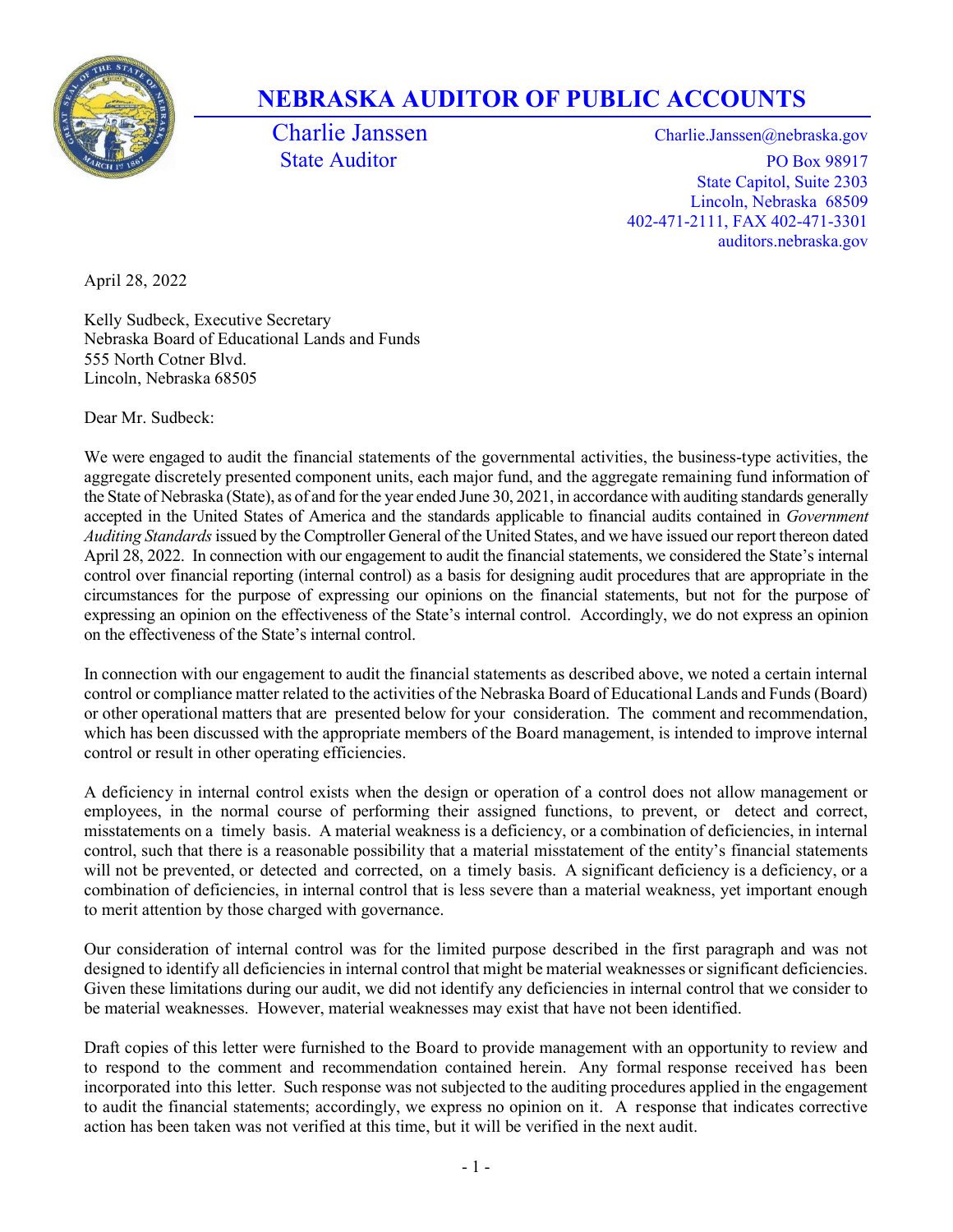The following is our comment and recommendation for the year ended June 30, 2021.

## Support for Tennant Owned Land Improvements

The Department of Administrative Services, State Accounting Division (State Accounting), prepares the State of Nebraska Annual Comprehensive Financial Report (ACFR) and requires all State agencies to determine and report amounts not reported in the State's accounting system at the end of the fiscal year on an accrual response form.

Each year, the Board reports to State Accounting the value of State-owned land that is not recorded in the State's accounting system. This amount is determined by taking the appraised value of the land less any tenant-owned land improvements. When reviewing the tenant-owned land improvement calculations, it was noted that the Board did not maintain support for the number of mills or sub pumps counted. Likewise, most of the rates used in the calculation, such as rates used for fence labor or fence materials, were similarly undocumented. In addition, the Board provided support for the calculation of irrigation improvements; however, the support dated back to 2011, over 10 years ago.

The total value of tenant-owned improvements for the fiscal year was reported at \$29,838,440.

A good internal control plan requires procedures for ensuring that support is maintained for all components of calculations used to report accurate and complete financial information to State Accounting.

Without such procedures, there is an increased risk of material misstatements occurring and remaining undetected.

We recommend the Board implement procedures for ensuring that support is maintained for all components of calculations used to report accurate and complete financial information to State Accounting.

Board Responses: The Board of Educational Lands and Funds holds as trustee, approximately 1,270,000.00 acres of land across the State of Nebraska. The Board employs 9 Field Representatives who live in the areas they manage. Part of their employment responsibilities is to keep abreast of the replacement values of wells, pumps, fences, and any other costs associated with managing agricultural real estate. They do so through their own independent research, and as a result of working with hundreds of tenants when giving tenants permission to place improvements on our properties, or other improvement projects. Tenants are required to obtain quotes to begin the projects, and submit invoices when the project is complete. Therefore, a huge portion of every Field Representative's responsibilities deals with the cost and value of improvements on our properties. As a result, the Field Reps are essentially qualified appraisers. All values are documented since this office maintains files with all receipts and costs of every project, whether approved or denied, as proof of cost and value of each improvement.

Since this agency manages over 1.2 million acres, which we are required to appraise for the purpose of the reporting to DAS - State Accounting each year, we are forced to use certain general assumptions, and generalized values and costs to efficiently and economically appraise our property. Further, any value placed on our property is its' value at that precise moment, and is typically obsolete within months.

This agency supports our assumptions of value through our employee's experience as appraisers, and the bids and receipts from hundreds of completed and rejected projects.

APA Response: The APA acknowledges the use of general assumptions and values to calculate the accrual; however, the determination of those assumptions and values should be documented to ensure the accrual calculation is accurate, complete, and adequately supported so the estimates can be recalculated.

\* \* \* \* \*

Our audit procedures are designed primarily on a test basis and, therefore, may not bring to light all weaknesses in policies or procedures that may exist. Our objective is, however, to use our knowledge of the Board and its interaction with other State agencies and administrative departments gained during our work to make comments and suggestions that we hope will be useful to the Board.